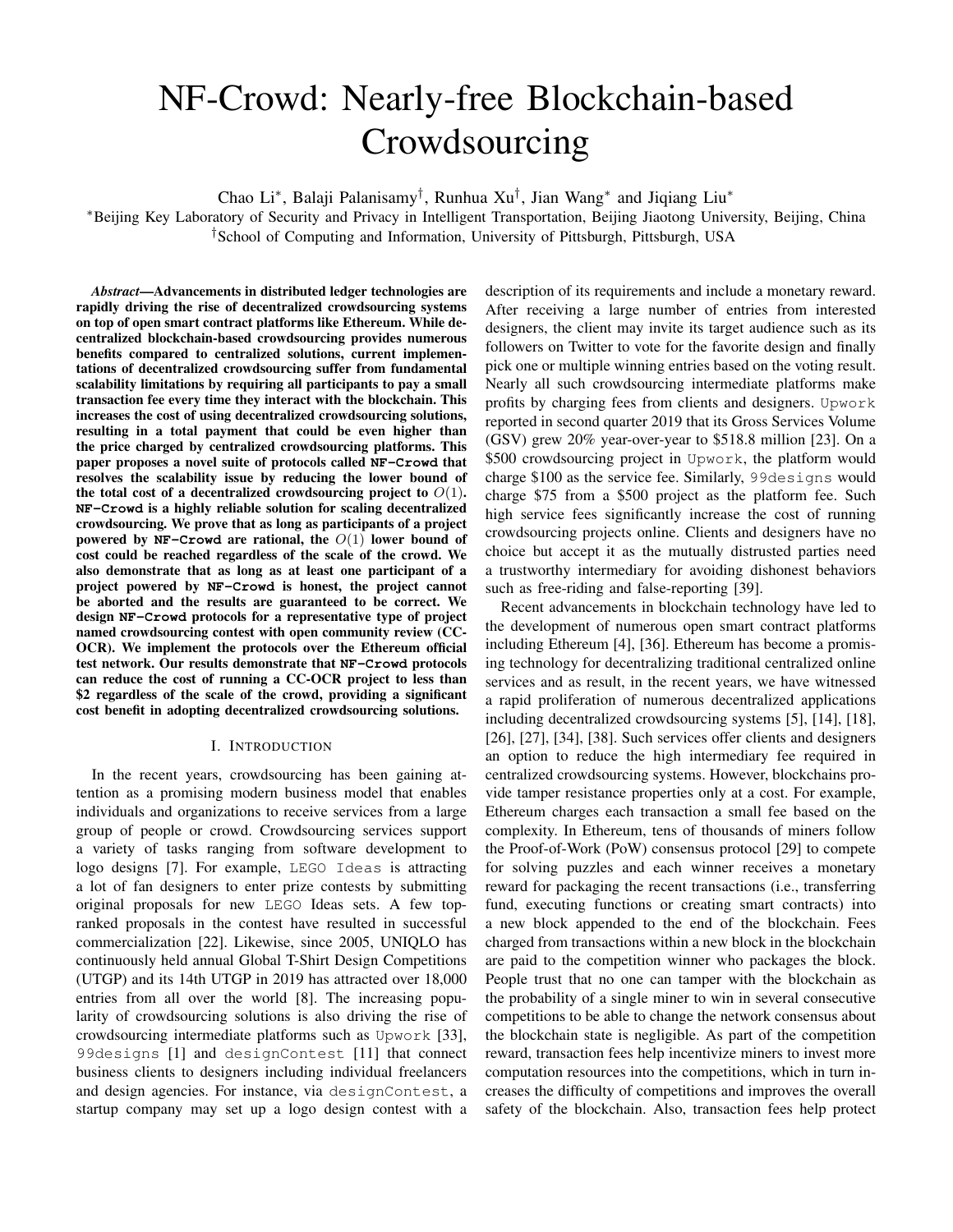Ethereum against DDoS and Sybil attacks [13] as the cost of creating *n* transactions will have a cost of  $O(n)$ . Despite their significance to the safety of Ethereum, transaction fees turn out to be an obstacle to existing decentralized crowdsourcing systems, especially when crowdsourcing projects are scaled up. Consider that a client sets up a decentralized design contest in Ethereum, where each entry needs to be submitted by a designer via a transaction that costs a small fee, say \$1. The total fee charged in this contest would be cheaper than a contest in 99designs only when there are less than 75 entries. In other words, intermediary fees are not eliminated by decentralizing crowdsourcing but are paid to a decentralized infrastructure instead of a centralized service provider for the same purpose of acquiring trust. As a result, it is not surprising to see that sometimes there may be no considerable economic advantage in decentralizing crowdsourcing. For example, if we take the price of ether  $\frac{1}{1}$  as its mean value during the first half of the year 2019 recorded in *Etherscan* [17], a crowdsourced image tagging task completed via CrowdBC [26] could very well spend over four times the price charged by the centralized Amazon Mechanical Turk [32]. Similarly, aggregating data from 1,000 providers via decentralized crowdsensing [14] could cost up to \$170.

This paper aims at addressing the challenging question: *how to provide a reliable solution that decouples the cost of decentralizing crowdsourcing from the scale of the crowd?* Our research illustrates that the root cause of the high cost in existing decentralized crowdsourcing systems is the lack of cost-efficient solutions to exploit decentralized trust. Crowdsourcing projects usually involve steps that aggregate data (i.e., contest entries or sensed data) from the crowd of scale  $n$ or perform calculations on aggregated data (i.e., determine winning entries based on votes). Such steps become costintensive in smart contract platforms like Ethereum as they either charge accumulated small transaction fees (TYPE  $n \times 1$ ) or a single large transaction fee (TYPE  $1 \times n$ ), both resulting in  $O(n)$  cost. In this paper, we propose a novel suite of protocols called NF-Crowd that reliably resolves the scalability issue by reducing the lower bound of the total cost of a decentralized crowdsourcing project to  $O(1)$ . We prove that as long as participants of a project powered by NF-Crowd are rational, the  $O(1)$  lower bound of cost could be reached regardless of the scale of the crowd. We also demonstrate that as long as at least one participant of a project powered by NF-Crowd is honest, the project cannot be aborted and the results are guaranteed to be correct. We design NF-Crowd protocols for a representative type of project named crowdsourcing contest with open community review (CC-OCR). We implement the protocols over the Ethereum official test network. Our results demonstrate that NF-Crowd protocols can reduce the cost of running a CC-OCR project to less than \$2 regardless of the scale of the crowd, providing a significant cost benefit in adopting decentralized crowdsourcing solutions.

The rest of this paper is organized as follows: We start

by introducing preliminaries in Section II. In Section III, we present a strawman protocol for CC-OCR projects and categorize the cost-intensive steps resulting in  $O(n)$  cost. Then, in Section IV, we propose the NF-Crowd protocol for CC-OCR projects that reduces the lower bound of cost to  $O(1)$ . We implement and evaluate the NF-Crowd protocols over the Ethereum official test network in Section V. Finally, we discuss related work in Section VI and conclude in Section VII.

### II. PRELIMINARIES

In this section, we discuss the preliminaries about smart contracts and introduce the key assumptions, key cryptographic tools and notations used in our work. Though we discuss smart contracts in the context of Ethereum [36], our solutions are applicable to a wide range of other smart contract platforms as well.

## *A. Account types*

There are two types of accounts in Ethereum, namely External Owned Accounts (EOAs) and Contract Accounts (CAs). To interact with the Ethereum blockchain, a user needs to create an EOA and control it via a pair of keys. Specifically, the public key can generate a 20-byte address to uniquely identify the EOA and the private key can be used by the user to sign transactions or other types of messages. Then, any user can create a smart contract by sending out a contract creation transaction from a controlled EOA. The 20-byte address of the created smart contract becomes the unique identity of the contract account (CA).

#### *B. Transactions*

The state of Ethereum blockchain can only be changed by the external world (i.e., EOAs) using transactions. A transaction is a serialized binary message sent from an EOA (i.e., sender) that contains the following elements:

- *nonce*: a sequence number issued by the EOA (i.e., transaction creator) to prevent transaction replay;
- *gas price*: the price of gas the EOA is willing to pay;
- *gas limit*: the maximum amount of gas the EOA can afford;
- *recipient*: the recipient account address;
- *value*: the amount of ether to send to the recipient;
- *data*: the binary data payload;
- *vrs*: the ECDSA digital signature of the EOA.

Depending on the value at *recipient* (i.e., EOA or CA or 0x0), transactions can be classified into three categories.

Fund transfer transaction: A transaction with an EOA as *recipient* and a non-empty *value* is a fund transfer transaction, which is used to transfer an amount of ether from the sender EOA to the *recipient* EOA. On the other hand, *data* carried by a transaction is usually ignored by Ethereum clients and wallets that help users control their EOAs.

Function invocation transaction: When a transaction involves a CA as *recipient* as well as a non-empty *data*, it is usually a function invocation transaction for calling a

<sup>&</sup>lt;sup>1</sup> The native cryptocurrency in Ethereum, denoted by  $\Xi$ .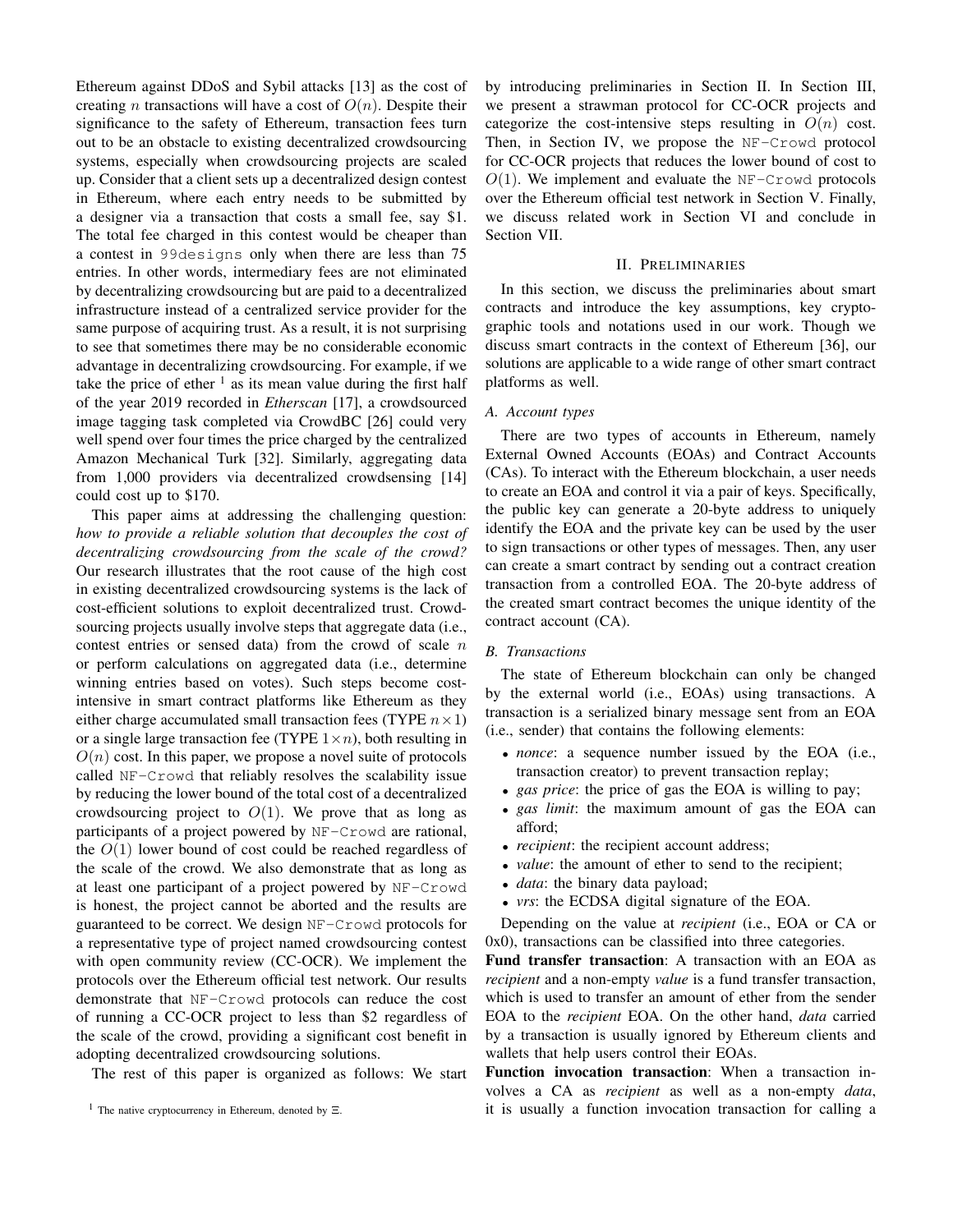function within an existing smart contract. Specifically, when the transaction is used to call a function with arguments, such as:

function  $f$  (uint \_arg1, uint \_arg2) public  $\{\}$ 

the *data* payload of the transaction would be in the form of

 $encode('f(uint256,uint256)')] encode(\_arg1)|encode(\_arg2)$ 

namely concatenation of the encoded string "f(uint256, uint256)", also called as *function selector*, and the encoded values for all function arguments. When a function invocation transaction additionally carries a non-empty *value* and the invoked function is marked *payable* such as:

function withdraw (uint \_amount) public payable  $\{\}$ 

The amount of ether indicated by *value* would be transferred from the sender EOA to the *recipient* CA.

Contract creation transaction: In Ethereum, there is a special type of transaction for creating new smart contracts. Such a transaction, usually referred to as a contract creation transaction, carries a special *recipient* address 0x0, an empty *value* and a non-empty *data* payload. A smart contract (or contract) in Ethereum is a piece of program created using a high-level contract-oriented programming language such as *Solidity* [31]. After compiling into a low-level bytecode language called Ethereum Virtual Machine (EVM) code, the created contract is filled into a contract creation transaction as the *data* payload.

A user, after filling *recipient*, *value* and *data* of a transaction, will then input *nonce*, *gas price* and *gas limit* and finally sign the transaction with the private key of the sender EOA to get signature *vrs*. After that, a complete transaction is created. To make the transaction get executed to change the state of the Ethereum blockchain, the transaction should be broadcast to the entire Ethereum network formed by tens of thousands of miner nodes. Following the Proof-of-Work (PoW) consensus protocol [29], miners in Ethereum competitively solve a blockchain puzzle and the winner packages the received transactions into a block and appends the new block to the end of Ethereum blockchain. From then on, it is hard to tamper with the blockchain state updated by the transaction (i.e., transferred fund, executed function or created contract). Thus, transactions and smart contracts in Ethereum are executed transparently in a decentralized manner and the results are deterministic.

## *C. Transaction fees*

In order to either deploy a new contract or call a deployed contract in Ethereum, one needs to spend Gas, or transaction fees. Based on the complexity of the contract or that of the called function, an amount of ether needs to be spent to purchase an amount of Gas as a transaction fee, which is then paid to the winning miner. The Gas system is important for Ethereum as it helps to incentivize miners to stay honest, to nullify denial-of-service attacks and to encourage efficiency in smart contract programming. On the other hand, the Gas system requires protocols, especially the multi-party ones, to

TABLE I: Summary of notations.

| notation         | description                                               |  |
|------------------|-----------------------------------------------------------|--|
| C                | a client who sets up a design contest                     |  |
| D                | a designer who wants to win a reward                      |  |
| R                | a reviewer who casts vote to entries                      |  |
| S                | a smart contract                                          |  |
| S.f()            | function $f()$ within contract S                          |  |
| $\Rightarrow$    | broadcast information via off-chain channels              |  |
| $-- \rightarrow$ | transmit infomation via <i>private</i> off-chain channels |  |
| $\Rightarrow$    | invoke a function within a smart contract                 |  |
| $addr (*)$       | an address of an EOA or a CA                              |  |
| $keccak$ (*)     | a keccak hash value                                       |  |
|                  | a content-addressed IPFS link                             |  |

be designed with higher scalability in Ethereum. This is due to the fact that even a single-round multi-party protocol could spend a lot of money to run in case of a large number of participants.

## *D. Off-chain channels*

In Ethereum, nodes forming the underlying P2P network can send messages to each other via off-chain channels established through the Whisper protocol [35]. By default, messages are broadcast to the entire P2P network. A node can set up a filter to only accept messages marked with a specific 4 byte topic. Besides, a node can locally generate a pair of asymmetric Whisper keys and reveal the public Whisper key to the blockchain, which allows other nodes to privately communicate with it.

#### *E. Key assumptions*

We make the following key assumptions in this paper:

- We assume that the underlying blockchain system satisfies *liveness*, *consistency* and *immutability* properties [19].
- We also make the synchrony assumption that ensures that there exists a known upper bound on the delay of messages.
- Finally, we assume that at least one reviewer is honest.

#### *F. Cryptographic tools*

The design of NF-Crowd protocols employs several key cryptographic tools: (1) we use a standard notion of Merkle trees and denote the function of getting the Merkle root of a tree as  $root \leftarrow merkleRoot(elements)$ . (2) we use the Keccak 256-bit hash function supported by Ethereum and it is denoted as  $keccak(*)$ . (3) we use the ECDSA signature supported by Ethereum. Specifically, a EOA (i.e., *signer*) can sign any message via *JavaScript* API and get signature  $vrs \leftarrow sig(keccak(message))$ . Later, other EOAs or CAs can recover the address of the *signer* EOA (i.e. addr(signer)) via *JavaScript* API or *Solidity* native function and get  $addr(signer) \leftarrow vf(keccak(message), vrs)$ . (4) we use a distributed file system named InterPlanetary File System (IPFS) [3] to cost-efficiently store data to Ethereum blockchain. Specifically, instead of paying a large transaction fee to store a large file on the chain, we could just store the immutable, permanent IPFS link (hash) of the file obtained via  $link \leftarrow \textit{ipfs}$  (*file*) by paying a much smaller fee, which still timestamps and secures the content of file.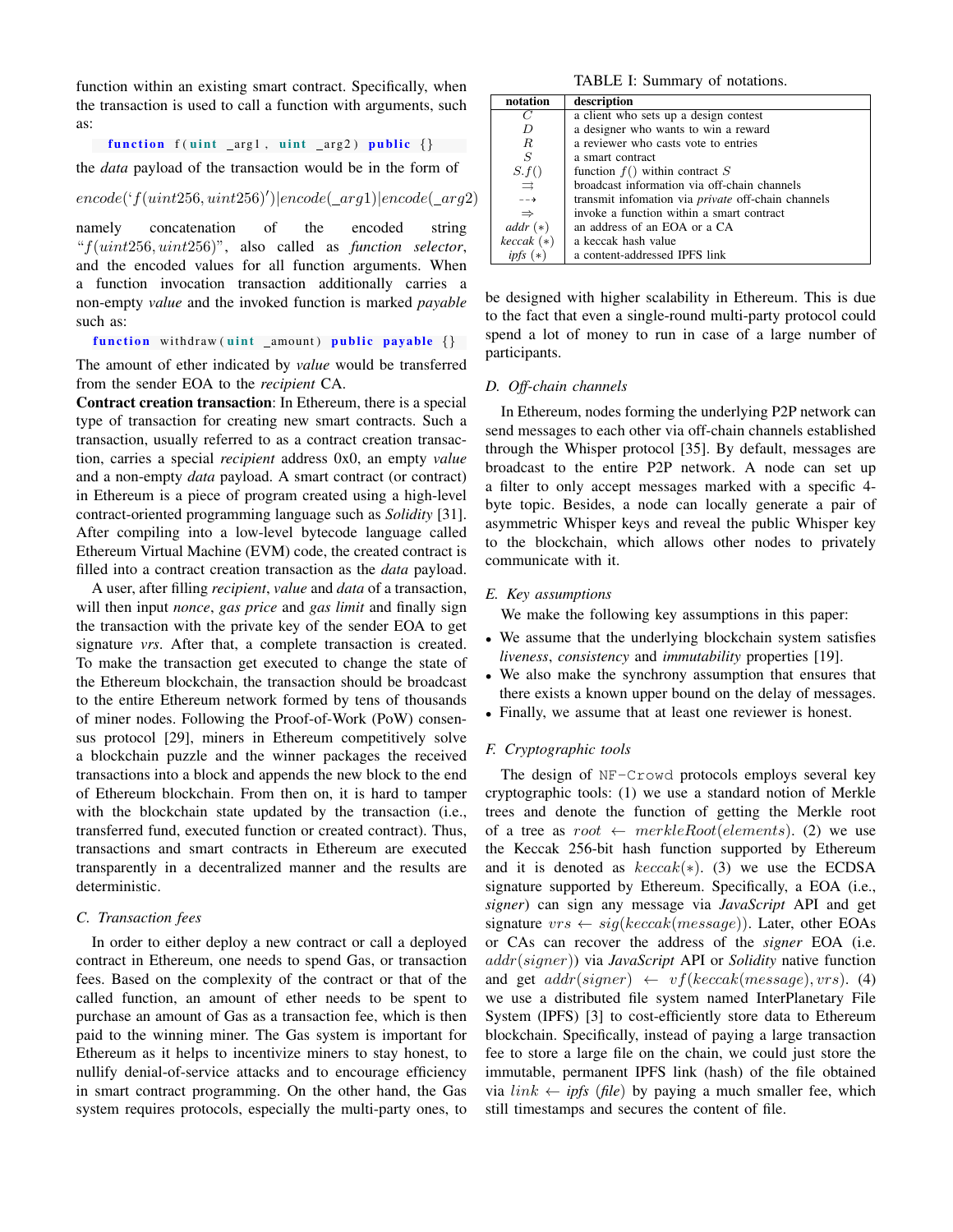

Fig. 1: Strawman CC-OCR protocol sketch. Solid lines denote on-chain transactions. Dotted lines denote off-chain communication.

In the next two sections, we start by presenting a strawman protocol for a CC-OCR crowdsourcing scenario. We then introduce the idea of NF-Crowd for reducing cost to  $O(1)$ . Before discussing the proposed protocols, we summarize the notations that will be used in the rest of this paper in Table I.

## III. CC-OCR: A STRAWMAN PROTOCOL

In this section, we first describe the crowdsourcing contest with open community review (CC-OCR) as a three-phase process. We then propose a strawman protocol that decentralizes CC-OCR projects over Ethereum. We finally identify and categorize the cost-intensive steps within the strawman protocol that results in its  $O(n)$  total cost.

# *A. CC-OCR as a three-phase process*

We describe a CC-OCR project as a three-phase process similar to the procedure of LEGO Ideas [22]:

- *CC-OCR.initial*: The client (C) initiates a design contest with a detailed description of its requirements as well as a reward.
- *CC-OCR.entry*: The interested designers (Ds) within the community submit their entries to the contest.
- *CC-OCR.review*: The client (C) invites selected members from the community as reviewers  $(Rs)$  to cast votes to the entries (one vote per  $R$ ) and pick one or multiple winning entries based on the voting result. Here, the known identities of reviewers prevent them from performing a Sybil attack and hence, the one vote per reviewer could be guaranteed.

## *B. The strawman CC-OCR protocol*

We first propose a strawman protocol to decentralize CC-OCR projects over Ethereum. We sketch the protocol in Fig. 1 and present the formal description in Fig. 2. The regulations of the strawman protocol are programmed as an agency smart contract  $S_{\text{ag}}$ , through which a client can hold a contest to receive entries and votes from a community.

*CC-OCR.initial*: Client C initiates a contest by sending out a function invocation transaction from an owned EOA to call the function  $newContext()$  at CA  $addr(S_{av})$ . The transaction would carry two arguments at its *data* payload: (1) a list of deadlines indicating ending times of phases or epochs in the

# CC-OCR.initial:

1. Client creates a contest:  $C \Rightarrow S_{ag}.newContext$ (deadlines, *ipfs* (description), Ξreward).

# CC-OCR.entry:

- 2. Designers  $Ds$  submit entry objects  $(EOS)$ :
	- 2.1. Each D creates  $EO := *ipfs* (E(*p*k<sub>D</sub>, *proposal*)).$ 2.2.  $D \Rightarrow S_{\text{ag}}$ . submit $EO([addr(C), cn], EO)$ .

# CC-OCR.review:

- 3. Each  $D \rightrightarrows : sk_D$ .
- 4. Reviewers  $Rs$  submit vote objects  $(VOs)$ : 4.1. Each R creates  $VO := \operatorname{addr}(D)$ . 4.2.  $R \Rightarrow S_{\text{ag.}} \text{submit } VO([addr(C), cn], VO)$ .
- 5. Client reveals final verdict:  $C \Rightarrow S_{ag}$ . verdict(cn).



contest; (2) an IPFS link guiding designers to a file describing the requirements of this contest. The transaction would also include a non-empty value to transfer an amount of ether to CA  $addr(S_{ag})$  to reward winning entries. From then on, the arguments are permanently recorded in the blockchain and this new contest can be uniquely identified via  $addr(C)$  the client address and cn the number of contests that have been created by C at CA  $addr(S_{\text{ae}})$ .

*CC-OCR.entry*: After reading the descriptions, interested designers from the community could submit entries to the contest. The protocol requires a designer  $D$  to create an entry object *EO* by first generating a one-time asymmetric key pair, then encrypting the detailed *proposal* with the public key  $pk_D$ and finally computing the IPFS link of encrypted proposal. Such an *EO* could make proposal confidential before the review phase and also reduce the size of data stored on the chain. After that, the designer could call  $submitEO()$  with a transaction carrying arguments  $EO$  as well as  $[addr(C), cn]$ that specifies the participating contest. It is worth noting that any entry submmitted after the deadline specified by C for the entry phase would be rejected because  $submitEntry()$ includes a time checker function:

## $\textbf{require}(\textbf{now} < \textbf{deadline});$

which requires miners to only accept the transaction if the timestamp is smaller than *deadline* input via  $newContext()$ . *CC-OCR.review*: The protocol divides the review phase into three epochs. The first epoch is for designers to reveal private keys  $sk_D$  so that reviewers can read their entries. Then, during the second epoch, each reviewer R creates a vote object *VO* which in the strawman protocol is simply the address of the designer that R wants to vote for. The created *VO* would be submitted to CA  $addr(S_{ag})$  via  $submit VO()$ . Finally, client  $C$  shall call  $verdict()$  during the third epoch and the function would traverse the votes received by all the entries and pick one or multiple entries obtaining the greatest number of votes as winners, who could later withdraw the Ξreward deposited by C via  $newContext()$ .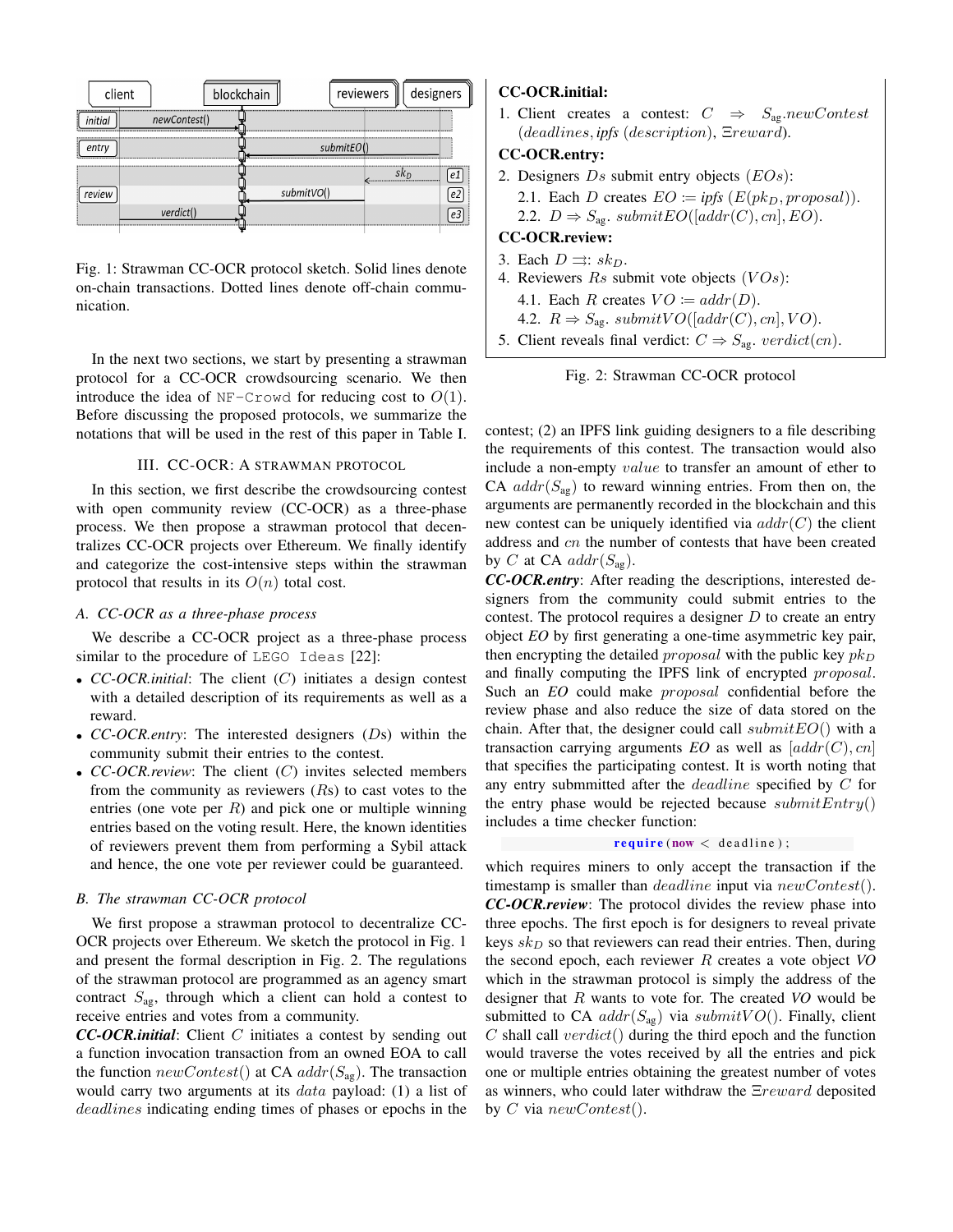## *C. The cost-intensive steps*

Despite the simplicity, the strawman CC-OCR protocol involves two key representative types of cost-intensive steps, defined as TYPE  $n \times 1$  and TYPE  $1 \times n$ , respectively.

**Definition 1** (TYPE  $n \times 1$ ). A protocol step is said to be in *TYPE*  $n \times 1$  *if the number of transactions created at this step increases along with the scale of the crowd.*

**Definition 2** (TYPE  $1 \times n$ ). A protocol step is said to be in *TYPE*  $1 \times n$  *if the cost of a single transaction created at this step increases along with the scale of the crowd.*

It is easy to see that both step 2 and 4 of the strawman protocol in Fig. 2 are in TYPE  $n \times 1$  while step 5 is in TYPE  $1 \times n$ . At step 2 (4), data is aggregated from the crowd and each designer (reviewer) needs to submit data via a function invocation transaction submit $EO()$  (submit $VO()$ ) that spends a certain amount of ether and hence, the accumulated cost at this step increases along with the scale of the crowd (i.e., number of transactions). At step 5, function verdict() contains a *for* loop to iterate over all entries to pick the winners and each iteration spends a certain amount of ether and therefore, the accumulated cost at this step also increases along with the scale of the crowd (i.e., number of iterations).

**Theorem 1.** A TYPE  $1 \times n$  *step is associated with at least one TYPE*  $n \times 1$  *step, but not vice versa.* 

We can see that even though steps 2 and 4 are in TYPE  $n \times 1$ , there is a difference between them. Specifically, step 2 leverages the blockchain as a bulletin board to post entries that meet the requirements of the contest (e.g., before deadline) in a deterministic and trustworthy way and hence, data received at step 2 (i.e., *EO*) is not associated with any future step in the protocol. In contrast, data aggregated at step 4 (i.e., *VO*) is associated with step 5 as the votes are collected for the purpose of being the inputs of a function that outputs poll winners.

Next, we introduce the NF-crowd CC-OCR protocol that leverages cost-cutting strategies to convert the two types of cost-intensive steps into cost-efficient steps and reduce the lower bound of the total cost of a decentralized CC-OCR project to  $O(1)$ .

## IV. CC-OCR: AN NF-CROWD PROTOCOL

We begin by presenting the high-level ideas of the NF-Crowd CC-OCR protocol. We then present the strategies of cutting costs at TYPE  $n \times 1$  steps and TYPE  $1 \times n$  steps in detail. We finally analyze the total cost and safety of the proposed protocol. We present the NF-Crowd CC-OCR protocol sketch in Fig. 3 and the formal description in Fig. 4.

## *A. High-level ideas*

The NF-Crowd CC-OCR protocol design includes the following novel mechanisms:

*Enforceable off-chain execution*: Similar to the strawman CC-OCR protocol, most existing decentralized crowdsourcing systems are designed to be executed in an on-chain mode,

where both data storage and computation over stored data are performed on the blockchain to employ the decentralized trust in a simple but expensive way [14], [26], [37]. We believe that decentralized trust could be employed in a more cost-effective way. Specifically, we design the NF-Crowd CC-OCR protocol to be executed in an off-chain mode by default, involving no cost-intensive on-chain operations resulting in  $O(n)$  cost when all participants are honest. In case if any dishonest participant performs any fraudulent behavior that violates the protocol and aborts the off-chain execution, any honest participant reserves the ability to switch the off-chain mode to an onchain mode similar to the strawman CC-OCR protocol so that the execution of the protocol could always get enforced.

*Punishable protocol violation*: In order to incentivize participants to stay honest so that the protocol can end successfully in its off-chain mode, we require each participant to lock an amount of ether in smart contracts as a security deposit to penalize potential misbehaviors that violate the protocol by confiscating the security deposit paid by the corresponding dishonest participant. Specifically, anyone who wishes to join the community to engage in a contest needs to first send out a function invocation transaction to call a function called joinCommunity() at CA  $addr(S_{ag})$ . The transaction carries no arguments but is with a non-empty value to transfer an amount of ether to the CA as Ξdeposit. Likewise, during the initial phase, besides  $Ereward$ , the  $newContext()$  function also charges an amount of ether from client C as  $\Xi$ *deposit*.

## *B. TYPE*  $n \times 1$  *cost-cutting strategy*

The proposed strategy for cutting the cost of TYPE  $n \times 1$ steps consists of four components, illustrated as step 2.1 (4.1), step 2.2 (4.2), step 2.3 (4.3) and step 6 in Fig. 4, respectively. *Off-chain aggregation*: The first component converts TYPE  $n \times 1$  on-chain aggregation into TYPE  $1 \times n$  off-chain aggregation. The on-chain aggregation employed in the strawman protocol requires participants (i.e., designers or reviewers) to separately submit data to the blockchain, resulting in  $n$ transactions. In the NF-Crowd protocol, participants transmit data to a single uploader (i.e., client  $C$ ), who then submits aggregated data via a single transaction to the blockchain. In Fig. 4, at step 2.1 (4.1), each *EO* (*VO*) additionally carries a signature  $vrs_D$  ( $vrs_R$ ) and is then transmitted to client C via off-chain channels.

*On-chain Merkle root*: The second component leverages a Merkle tree to reduce the cost of TYPE  $1 \times n$  off-chain aggregation from  $O(n)$  to  $O(1)$ . Instead of uploading raw aggregated data to the blockchain, client  $C$  here can group the aggregated data as a number of chunks<sup>2</sup>, create a Merkle tree that takes the chunks as elements, make chunks public via offchain channels and upload the Merkle root to the blockchain. This strategy has the following properties:

• *O(1) cost*: The only data that needs to be uploaded is the Merkle root and the cost of uploading the 32-byte root is constant.

<sup>&</sup>lt;sup>2</sup> Aggregated data is grouped into chunks for reducing the cost of reloading aggregated data onto the chain. We discuss more details on this in Section V.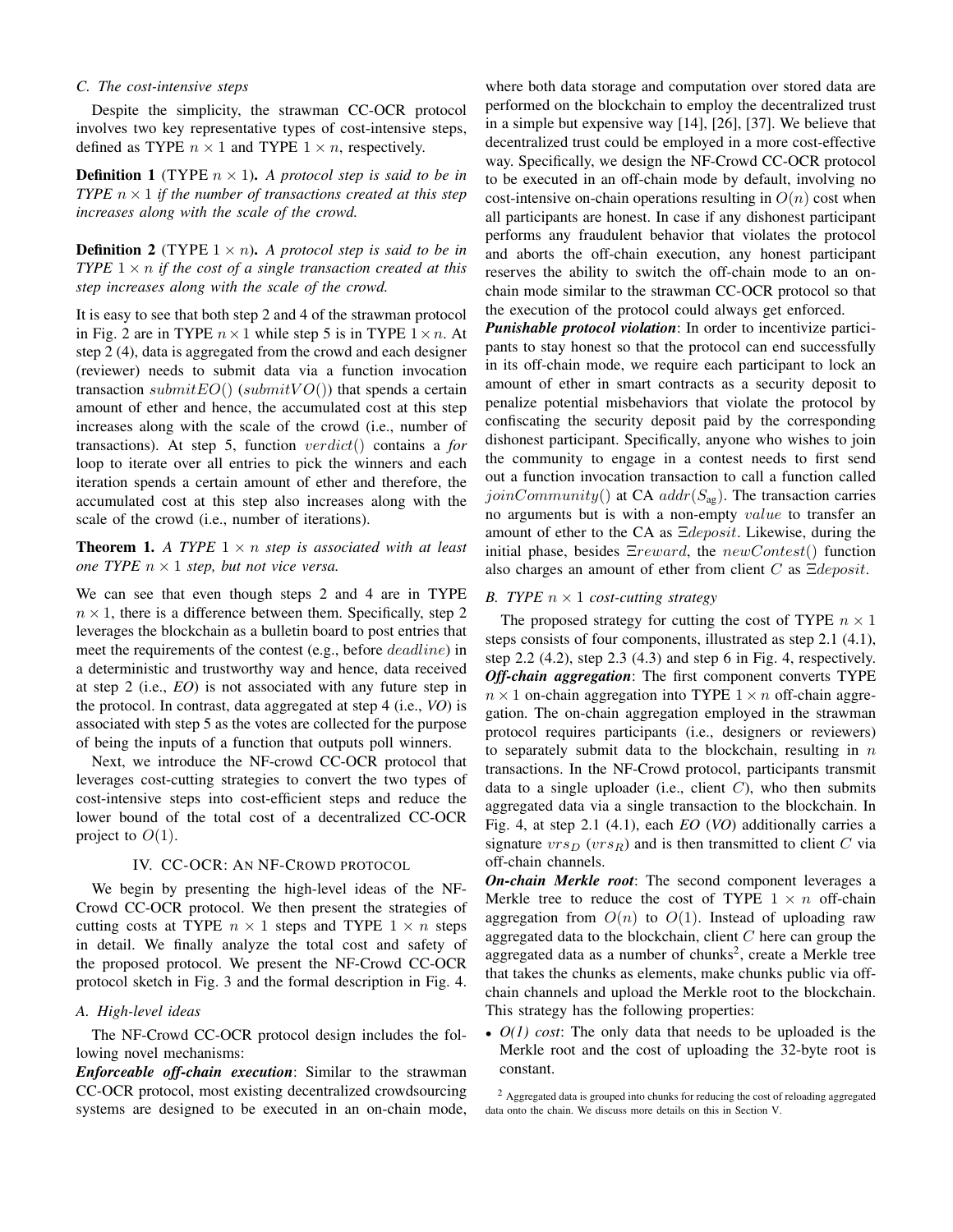

Fig. 3: NF-Crowd CC-OCR protocol sketch. Solid lines denote on-chain transactions. Dotted lines denote off-chain communication. Dashed lines denote available on-chain transactions as countermeasures.

- *Transparency*: All chunks are available to all participants via off-chain channels.
- *Tamper resistance*: The integrity of each chunk could be verified via the on-chain Merkle root and the integrity of each *EO* (*VO*) could be verified via  $vrs_D$  ( $vrs_R$ ).
- *Traceability:* Signatures  $vrs_D$  ( $vrs_R$ ) could be used to obtain the addresses of the designers (reviewers).

Thus, as long as all the participants are honest, this proposed strategy can achieve  $O(1)$  cost with the same level of security as in the on-chain aggregation strategy. At step 2.2 (4.2) in Fig. 4, client C creates a Merkle tree for received *EOs* (*VOs*), upload Merkle root via function *rootEO*() (*rootVO*()) and reveal the IPFS link of  $chunks_{EO}$  ( $chunks_{VO}$ ) via off-chain channels.

*Countermeasure against intentional exclusion*: In on-chain aggregation, data is uploaded by participants themselves and it is hard to keep any participant from getting involved in a contest. In off-chain aggregation, for the purpose of cutting costs, data from all participants is uploaded together by a single uploader, hence a dishonest uploader here has the ability to intentionally exclude data belonging to certain participants from the Merkle tree. As a countermeasure strategy, when a designer (reviewer) fails to verify her data via the onchain Merkle root, the designer (reviewer) could re-upload the data onto the chain by herself as in the on-chain aggregation before the end of entry (review.e2) phase. The additional cost is shared between the participant and the uploader. In other words, we design the off-chain aggregation strategy to be backed up by the on-chain aggregation strategy and hence a dishonest uploader can hardly block any participant. Meanwhile, both the uploader and participants are incentivized to honestly follow the off-chain strategy to avoid additional charges in the on-chain strategy. This component is illustrated

# CC-OCR.initial:

1. Client creates a contest:  $C \Rightarrow S_{ag}.newContext$ (deadlines, *ipfs* (description), [Ξdeposit, Ξreward]).

# CC-OCR.entry:

- 2. Designers  $Ds$  submit entry objects  $(EOS)$ :
	- 2.1. *D* creates  $EO := [vrs_D, \text{ipfs } (E(\text{pk}_D, \text{proposal}))],$ where  $vrs_D \leftarrow sig(keccak(ipfs(E(pk_D, proposal))))$ . Then,  $D \dashrightarrow C: [EO].$
	- 2.2.  $C$  organizes received  $EOs$  as a Merkle tree and computes  $root_{EO} \leftarrow merkleRoot(chunks_{EO})$ : 2.2.1.  $C \Rightarrow S_{\text{ag}}$ .  $rootEO(cn, root_{EO})$ . 2.2.2.  $C \rightrightarrows: \textit{ipfs}$  (chunks<sub>EO</sub>).
	- 2.3. < Countermeasure against intentional exclusion > Designer  $D \Rightarrow S_{\text{ag}}.submitEO([addr(C), cn], EO)$ . The transaction fee shall be shared by  $C$  and  $D$ .

# CC-OCR.review:

- 3. Each  $D \rightrightarrows : sk_D$ .
- 4. Reviewers Rs submit vote objects (*VOs*):
	- 4.1. R creates  $VO := [vrs_R, addr(D)]$ , where  $vrs_R \leftarrow$  $sig(keccak(addr(D)))$ . Then,  $R \rightarrow C$ : [*VO*].
	- 4.2. C organizes received *VOs* as a Merkle tree and computes  $root_{VO} \leftarrow merkleRoot(chunks_{VO}))$ :

4.2.1. 
$$
C \Rightarrow S_{\text{ag.}} \text{root} \text{VO}(cn, root_{\text{VO}})
$$
.

- 4.2.2.  $C \rightrightarrows: \textit{ipfs}$  (chunks<sub>VO</sub>).
- 4.3. < Countermeasure against intentional exclusion > Reviewer  $R \Rightarrow S_{\text{ag}}. \text{submit VO}([addr(C), cn], VO)$ . The transaction fee shall be shared by  $C$  and  $R$ .
- 5.  $C \Rightarrow S_{\text{ag}}.$ *offChainVerdict*(*cn*, *winners*).

# CC-OCR.audit:

- $6. < Countermeasure against double votes >$
- $C$  (or  $R$ )  $\Rightarrow$   $S_{\text{ag}}$ *doubleVotes*( $addr(C)$ ,  $cn$ ,  $proof$ ,  $chunk<sub>VO</sub>$ ,  $i)$ .
- 7. < Countermeasure against incorrect *off-chain* computation >
	- $R \Rightarrow S_{\text{ag}}$ *reloadChunkVO*( $addr(C)$ ,  $cn$ ,  $proof$ ,  $chunk_{VO})$ .
	- $R \Rightarrow S_{\text{ag}}.$ onchainVerdict( $addr(C), cn$ ).

Fig. 4: NF-Crowd CC-OCR protocol

at step 2.3 (4.3) in Fig. 4, where function  $submitEO()$ (*submitVO*()) would refund half of the transaction fee to the designer (reviewer) from Ξdeposit paid by client C.

*Countermeasure against double votes*: It is possible that a dishonest participant uploads data twice, first time via offchain aggregation and second time via on-chain aggregation. For instance, a dishonest reviewer can first submit a *VO* to client at step 4.1 and later submit the same *VO* at step 4.3, even if the *VO* could be correctly verified through the on-chain Merkle root. Without taking care of this, the vote may be counted twice, which violates the 'per vote per reviewer' rule. It is hard for contract  $S_{\text{a}g}$  to detect the double-vote misbehavior because the contract has no knowledge of the off-chain chunks. Even if  $S_{\text{ag}}$  knows all chunks, it would be quite expensive to verify the double-vote misbehavior on the chain. Therefore, we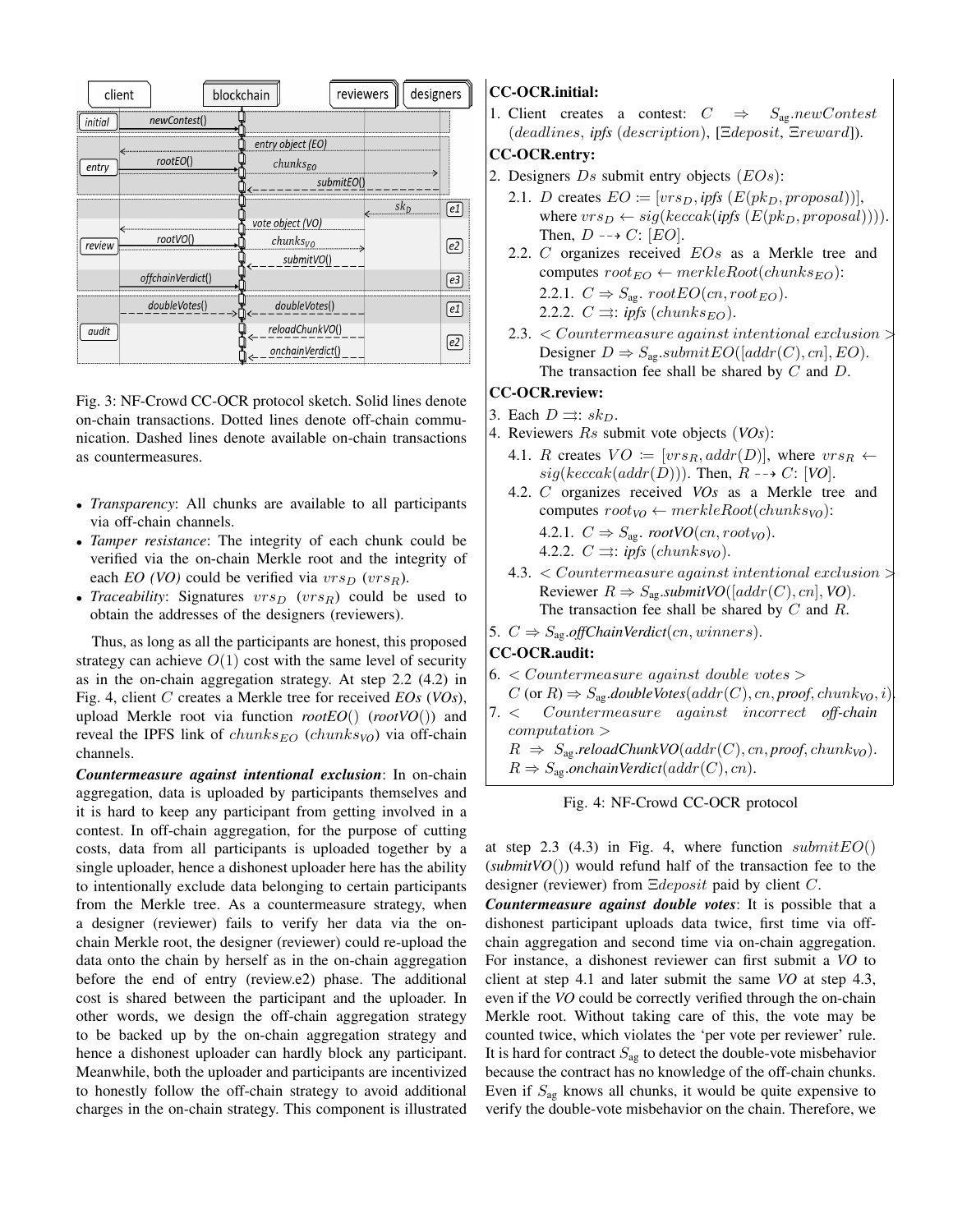# Algorithm 1: The doubleVotes() function

| <b>Input</b> : $C$ , $cn$ , proof, chunk, i.                  |
|---------------------------------------------------------------|
| $1 \, verifyTimestamp(now \, is \, in \, audit.e1);$          |
| $2 \ \ \nhash \leftarrow keccak256(chunk);$                   |
| $: root \leftarrow retrieveRoot(C, cn);$                      |
| 4 if $verifyMerkleProof(root, root, hash) == TRUE$ then       |
| $\mathfrak{s} \mid (v,r,s,D) \leftarrow splitChunk(chunk,i);$ |
| 6   $R \leftarrow vf(keccak256(D), v, r, s);$                 |
| $7$ end                                                       |

design a *doubleVotes*() function that could be called by either client  $C$  or any reviewer  $R$  to detect such a misbehavior off the chain and report it with a *proof* to  $S_{\text{ag}}$  during epoch-1 of the audit phase that follows the review phase so that the misbehavior could be efficiently verified by  $S_{\text{ag}}$  on the chain. We show the pseudo-code of *doubleVotes*() at Algorithm 1. The function first verifies the timestamp of the transaction is within epoch-1 of the audit phase (line 1). Then, it computes the hash of the input chunk (i.e., *chunk*) that contains the repeated *VO*, retrieves the Merkle root uploaded by client C at step 4.2 and verifies the input Merkle proof (i.e., *proof*) (line 2-4). After that, function  $splitChunk()$  would retrieve the repeated *VO* from the chunk (i.e.,  $i^{th}$  *VO* in the chunk) and decompose that *VO* to  $vrs_R$  and  $addr(D)$  (line 5), from which the contract gets the address of  $R$  who voted  $D$  via off-chain aggregation (line 6). Finally, if the contract finds that  $R$  has also voted at step 4.3, it will mark  $R$  as dishonest and record the address of the reporter and remove the votes cast by  $R$ from the poll. Later, the reporter could withdraw an award confiscated from Ξdeposit paid by the violator.

## *C. TYPE*  $1 \times n$  *cost-cutting strategy*

Our strategy of cutting the cost of TYPE  $1 \times n$  steps consists of two components, illustrated as step 5 and step 7 in Fig. 4, respectively.

*Off-chain computation*: By default, the NF-Crowd protocol encourages computations to be performed off the chain. Therefore at step 5 in Fig. 4, client  $C$  could compute the winners off the chain after combining *VOs* received at step 4.2 and *VOs* uploaded at step 4.3 (if any) and simply upload the addresses of winning designers onto the chain via function *offChainVerdict()*. If no one challenges the results in a certain period of time, the contract would take the results as the final verdict. In this way, the expensive on-chain computation could be offloaded to the off-chain side and the cost of uploading computation results is usually a small constant value.

*Countermeasure against incorrect off-chain computation*: It is important that the offloaded computation could be reloaded onto the blockchain so that off-chain computation results could be replaced with trustworthy on-chain computation results at any moment. By always backing up off-chain computation with on-chain computation, incorrect off-chain computation results would never be adopted in the final verdict. The procedure of reloading off-chain computation consists of two steps. First, as presented in Theorem 1, a TYPE  $1 \times n$  step is associated with at least one TYPE  $n \times 1$  step, so that any data

## Algorithm 2: The reloadChunkVO() function

```
Input : C, cn, proof, chunk.
1 verify Timestamp(now is in audit.e2);
2 hash \leftarrow keccak256(chunk);3 root \leftarrow retrieveRoot(C, cn);4 if verifyMerkleProof(root, root, hash) == TRUE then
5 for i = 0; i < size(chunk); i++ do
           (v, r, s, D) \leftarrow splitChunk(chark, i);7 | R \leftarrow vf(keccak256(D), v, r, s);\mathbf{s} | reload(R, D);9 end
10 end
```
offloaded via the TYPE  $n \times 1$  cost-cutting strategy presented in the Section 4.2 needs to be reloaded onto the chain. After that, computations could be performed on the reloaded data just as in the strawman protocol. For instance, at step 7 in Fig. 4, a reviewer R decides to challenge winners uploaded by client C at step 5. To do this, the reporter should first reload all chunks*VO* onto the chain via function *reloadChunkVO*(). We show the pseudo-code of *reloadChunkVO*() at Algorithm 2. The function first verifies the timestamp (line 1) and Merkle proof (line 2-4). Then, the function runs a *for* loop to traverse *VOs* included in the input chunk (line 5-9), recover the address of reviewer signing each *VO* (line 6-7) and reload all the votes inside the chunk onto the chain (line 8). Then, the computation could be re-done on the chain via function *onchainVerdict*(). If the results of *onchainVerdict*() are different from the ones in *offchainVerdict()*, the final verdict would take the results of *onchainVerdict*() and a part of Ξdeposit paid by client C would be transferred to the reporter as an award. Otherwise, the final verdict would still take the results of *offchainVerdict()*.

#### *D. Cost and Security analysis*

We analyze the cost and security of the proposed NF-Crowd CC-OCR protocol as follows:

Lemma 1. The NF-Crowd CC-OCR protocol has a total cost in the range of  $[O(1), O(n)]$  and the  $O(1)$  lower bound could be reached as long as the participants are rational.

*Proof.* The total cost would reach the upper bound  $c_{ocr}^{up}$ when (1) all *EOs* are uploaded via  $submitEO()$  onto the blockchain and (2) all *VOs* are uploaded via *submitVO*() or *reloadChunkVO*() onto the blockchain and (3) function *doubleVotes*() is called for each *VO* and (4) function *onchain-Verdict()* is invoked, namely,

$$
O(c_{ocr}^{\mu p}) \to O(c_{eo} \cdot p_d \cdot n + (c_{vo} + c_{dv}) \cdot p_r \cdot n + c_{ov} + c_{rest}) \to O(n),
$$

where c*eo* and c*vo* denotes cost of uploading per *EO* and *VO*, p*<sup>d</sup>* and p*<sup>r</sup>* denotes percentage of designers and reviewers in the crowd that engage in the contest, c*dv* and c*ov* express cost of *doubleVotes*() and *onchainVerdict()* and finally c*rest* represents the total cost of calling other functions inside  $S_{\text{as}}$ . In contrast, the total cost would reach the lower bound c *low ocr* when none of *submitEO*(),*submitVO*(), *reloadChunkVO*(), *doubleVotes*() and *onchainVerdict()* have been invoked, namely  $O(c_{ocr}^{low}) \rightarrow O(c_{rest}) \rightarrow O(1)$ . All the five functions are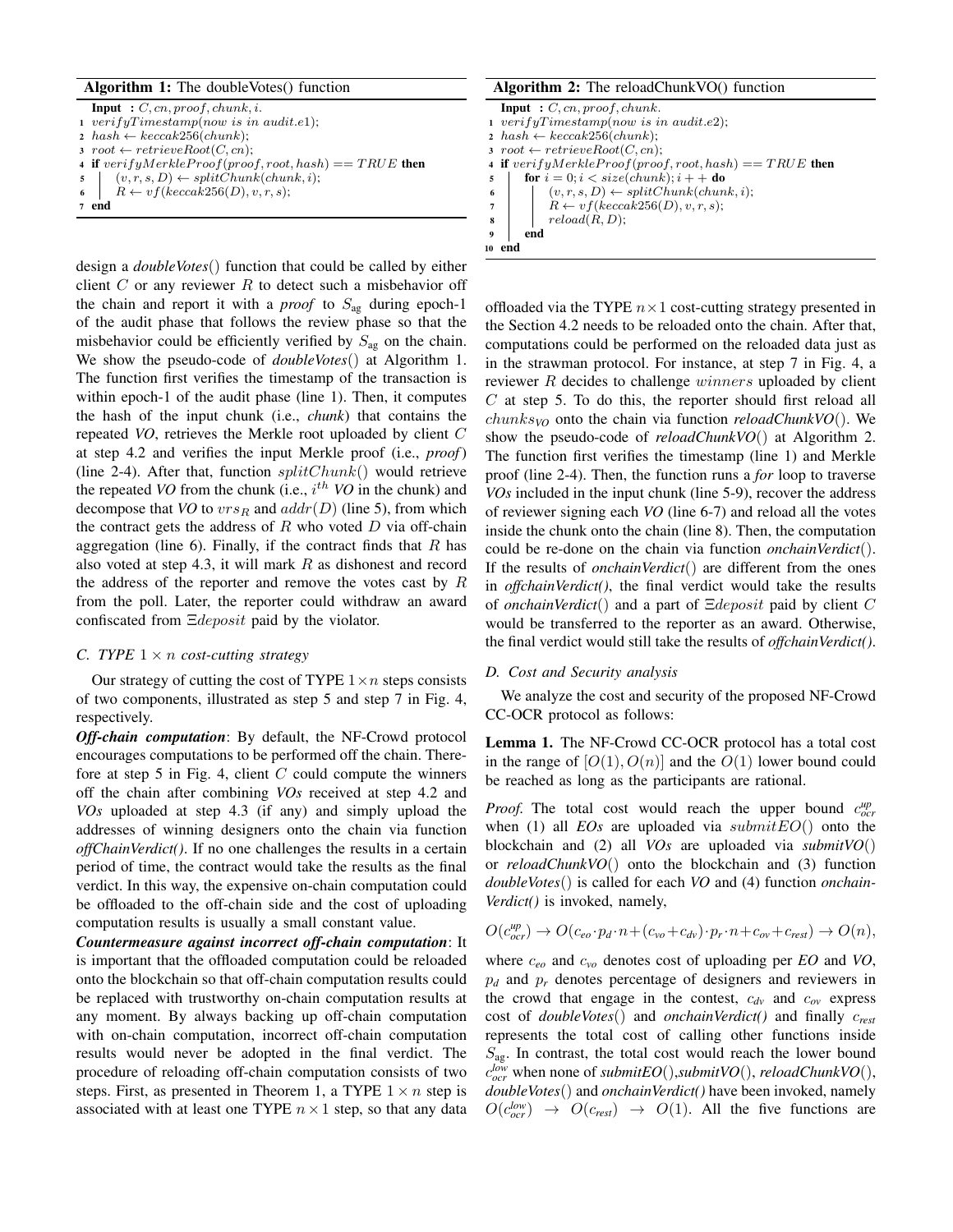countermeasures against dishonest participants by fixing problems made by them and confiscating  $\Xi$ *deposit* paid by them, so the violators would gain no positive benefit but only a negative payoff. Considering that rational adversaries choose to violate protocols only when doing so brings them a positive payoff [12], [20], [21], [30], rational participants would not choose to lose Ξdeposit, which in turn would push the total cost to reach its lower bound.  $\Box$ 

We define the abortion of protocols to be the case that neither *offchainVerdict()* nor *onchainVerdict()* has been executed by the end of audit phase. We define the correction of results to be the case that the effect of all the three identified protocol violations (*intentional exclusion*, *double vote* and *incorrect offchain computation*) to the results has been eliminated by the end of audit phase.

Lemma 2. The NF-Crowd CC-OCR protocol cannot be aborted and the results are guaranteed to be correct as long as at least one reviewer is honest.

*Proof.* We have assumed that at least one reviewer is honest in Seection II-E. Therefore, in the worst case, the client and all but one reviewers are dishonest. We first prove the never-abort property. During the review phase, the client may refuse to call *offchainVerdict()*, resulting in *incorrect off-chain computation*. As a countermeasure, the honest reviewer could always reload all votes via *reloadChunkVO()* and pick the winners via *onchainVerdict()*. Therefore, with the existence of a single honest reviewer, it is guaranteed that either *offChainVerdict()* or *onchainVerdict()* will be called by the end of audit phase. Next, we prove the always-correct property. As long as there is a single honest reviewer, this reviewer always reserves the ability to include her vote into the pool via *submitVO()* (*intentional exclusion*), to eliminate all illegal on-chain votes via *doubleVotes()* (*double vote*), to reload all legal off-chain votes onto the chain via *reloadChunkVO()* and finally to pick the winners from the pool formed by all legal votes via *onchainVerdict()* (*incorrect off-chain computation*). Therefore, the effect of all the three identified protocol violations to the results can be eliminated before end of audit phase.  $\Box$ 

# V. IMPLEMENTATION AND EVALUATION

In this section, we present the evaluation of the two protocols: strawman CC-OCR and NF-Crowd CC-OCR. We programmed a smart contract  $S_{\text{agency}}$  for each of the protocols using *Solidity* and evaluated the protocols over the Ethereum official test network *kovan* [25]. Similar to recent work on blockchain-based platforms [10], [16], the key focus of our evaluation is on measuring gas consumption as the execution complexity and monetary cost in Ethereum are measured via gas consumption. In addition, we compare the cost of the proposed protocols with that of two existing solutions.

# *A. Gas consumption of proposed protocols*

In Table II, we list the key functions in the programmed contracts that interact with protocol participants during different phases and the cost of these functions in both Gas and USD. TABLE II: Key functions and their cost in Gas and USD. A function marked  $\ast$ ,  $\bullet$  or  $\ast$  represents the function is included in strawman CC-OCR, NF-Crowd CC-OCR or both the two protocols, respectively.

| <b>Phase</b> | <b>Function</b>                                                   | <b>Description</b>                                                        | Gas                                | USD                                |
|--------------|-------------------------------------------------------------------|---------------------------------------------------------------------------|------------------------------------|------------------------------------|
| initial      | $\sum$ newContest                                                 | creat a contest                                                           | 182909/<br>244434                  | \$0.53/<br>\$0.71                  |
| entry        | $\bullet$ rootEO<br>$\triangleq$ submitEO                         | submit EO root<br>submit one EO                                           | 45322<br>143978                    | \$0.13<br>\$0.42                   |
| review       | $\bullet$ rootVO<br>$\triangleq$ submit $VO$<br>• offChainVerdict | submit VO root<br>submit one VO<br>submit results of<br>off-chain verdict | 65956<br>62267<br>44967            | \$0.19<br>\$0.18<br>\$0.13         |
|              | $*verdict$                                                        | directly<br>execute<br>on-chain verdict                                   | $37227+$<br>$2171n_d$              | $$0.11+$<br>$0.006n_d$             |
| audit        | $\bullet$ doubleVotes<br>$\bullet$ reloadChunkVO                  | report double vote<br>reload VO chunks<br>to blockchain                   | 65844<br>$37843+$<br>$36578n_{vo}$ | \$0.19<br>$$0.11+$<br>$0.11n_{vo}$ |
|              | $\bullet$ onchainVerdict                                          | redo verdict with<br>smart contract                                       | $46324+$<br>$2171n_d$              | $$0.14+$<br>$0.006n_d$             |

For ease of expression, a function marked  $\ast$ ,  $\bullet$  or  $\underset{\bullet}{\ast}$  represents the function is included in strawman CC-OCR, NF-Crowd CC-OCR or both the two protocols, respectively. The cost in USD is computed through cost(*USD*)=cost(Gas) ∗ *GasToEther* ∗ *EtherToUSD*, where *GasToEther* and *EtherToUSD* are taken as their mean value during the first half of the year 2019 recorded in *Etherscan* [17], which are 1.67 ∗ 10<sup>−</sup><sup>8</sup> Ether/Gas and 175 USD/Ether, respectively. We next evaluate the cost of the two protocols:

*Strawman CC-OCR protocol*: The cost in Strawman CC-OCR includes the following components: (1) a client to set up a new contest via newContest() (\$0.53) during *CC-OCR.initial*; (2) each interested designer to submit an entry via  $submitEO()$ (\$0.42) during *CC-OCR.entry*; (3) each reviewer to cast a vote via *submitVO*() (\$0.18) during *CC-OCR.review* and (4) client to pick winners via  $verdict()$ . It thus costs about  $\$(0.53 +$  $0.42n_d + 0.18n_r + (0.11 + 0.006n_d)) = $(0.64 + 0.426n_d +$  $(0.18n<sub>r</sub>)$  for completing a contest that involves  $n<sub>d</sub>$  designers and  $n_r$  reviewers, where  $\$(0.11+0.006n_d)$  is the average cost of picking winners among  $n_d$  designers in  $verdict()$ .

*NF-Crowd CC-OCR protocol*: The lower bound of the cost in NF-Crowd CC-OCR also consists of four parts: (1) a client to set up a new contest via  $newContext()$  (\$0.71) during *CC-OCR.initial*, which is more expensive because of the additionally transferred  $\Xi deposit$ ; (2) the client to upload the Merkle root of EOs via rootEO() (\$0.13) during *CC-OCR.entry*; (3) the client to upload the Merkle root of  $VOs$ via  $rootVO()$  (\$0.19) during *CC-OCR.review* and finally (4) the client to upload winners via *offChainVerdict ()* (\$0.13). The lower bound of the cost is then  $\$(0.71 + 0.13 + 0.19 +$  $(0.13) = $1.16$ . If any misbehavior occurs, the countermeasure functions (i.e.,  $submitEO()$ ,  $submit VO()$ ,  $doubleVotes()$ , *reloadChunkVO*(), *onchainVerdict*()) can be invoked and the cost for calling them will be mainly deducted from Ξdeposit paid by protocol violators. It is worth noting that the cost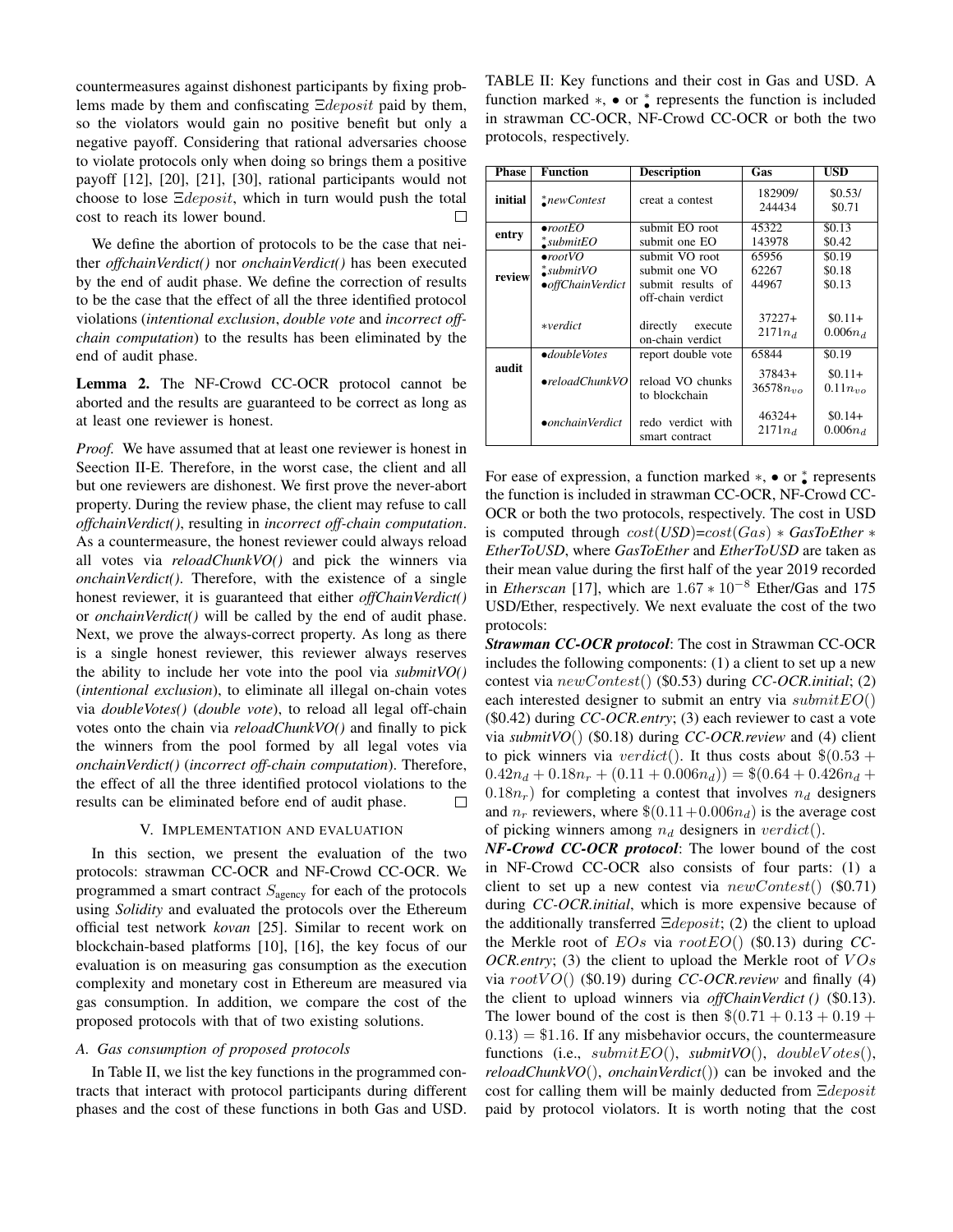

Fig. 5: Cost of the proposed protocols and existing solutions

of function  $reloadChunkVO()$ ,  $$(0.11 + 0.11n_{vo})$ , increases along with the number of  $VOs$  carried by a  $chunk_{VO}$  (i.e.,  $n_{vo}$ ). Grouping *VOs* into *chunks* $vo$  could effectively reduce the cost of reloading *VOs*. For instance, when  $n_{vo} = 1$ , the cost of reloading 100 *VOs* would be  $$100*(0.11+0.11*1) = $22$ , which is almost twice of  $$(0.11 + 0.11 * 100) = $11.11$  with  $n_{vo} = 100.$ 

## *B. Comparison between NF-Crowd and existing solutions*

Next, we compare the cost of strawman CC-OCR and NF-Crowd CC-OCR with both the platform fee charged by centralized 99designs platform and the cost of a recent decentralized protocol in [14]. We assume that the design contest has a \$500 reward. Also, for the purpose of evaluating the scalability of the solutions, we changed the scale of the crowd  $n$  and displayed the results in Fig. 5. As can be seen, when  $n$  is increased from 10 to 1000, the cost of strawman CC-OCR linearly increases from \$6.7 to over \$600. In contrast, the cost of NF-Crowd CC-OCR stays at \$1.16 constantly regardless of the scale of the crowd. The cost of 99designs stays at \$75, namely 15% of \$500 reward. In fact, from \$8 reward onwards it is more economical to use NF-Crowd CC-OCR than 99designs. The cost of the decentralized protocol in [14] increases from \$22.4 to \$140.5 when the crowd gets scaled up. Therefore, we see that NF-Crowd protocols minimize the cost by decoupling the amount of service fees from both the scale of the crowd and the amount of reward.

## VI. RELATED WORK

## *A. Centralized crowdsourcing*

Crowdsourcing has been emerging as a successful business model and has driven the rise of centralized crowdsourcing platforms such as Upwork [33], Amazon Mechanical Turk [32], 99designs [1] and designContest [11]. Via these platforms, clients publish human intelligence tasks (HIT) that are challenging for computers but easy for human to complete with rewards and interested workers (or freelancers or designers) accomplish the tasks to earn rewards. As the primary revenue stream, service fees are charged from the rewards by most of these platforms. Upwork [33] charges workers a sliding service fee based on the lifetime billings with a specific client, which consists of 20% of the first \$500,

10% of the billings between \$500 and \$10000 and 5% of the billings that exceed \$10000. For instance, Amazon Mechanical Turk (AMT) [32] charges clients 20% fee on the reward and bonus amount (if any) clients pay workers. Currently, Clients and designers are used to accepting the high service fees as they need a relatively trustworthy intermediary to exclude dishonest behaviors [39]. The NF-Crowd protocols proposed in this paper minimize the fees for purchasing trust in crowdsourcing. On the other hand, it makes the off-chain workload heavier. In other words, the NF-Crowd protocols transform the mandatory charge of monetary fees into non-monetary off-chain workload, offering a new option to participants in crowdsourcing.

## *B. Decentralized crowdsourcing*

Recent advancements in blockchain technologies [29] and smart contract platforms like Ethereum [36] are driving the rise of decentralized crowdsourcing systems [5], [14], [18], [26], [27], [34], [37], [38]. In contrast to centralized crowdsourcing platforms, decentralized crowdsourcing systems leverage the distributed miners to decentralize both data storage and computation in a tamper-resilient manner. Thus they eliminate the need for a trusted third party. However, existing designs of decentralized crowdsourcing systems can hardly handle transaction fees in a scalable manner, resulting in total costs of decentralizing crowdsourcing even higher than service fees charged by centralized crowdsourcing platforms. For instance, decentralized CrowdBC [26] charges 0.011 ether (i.e., \$1.93 by taking the average gas and ether prices in first half of year 2019) to tag 100 images while the same task only spends about \$0.45 in centralized AMT [32]. In [14], aggregating data from 1,000 data providers costs \$140. In [37], adding each task to the task matching smart contract cost about 210,000 gas (i.e., \$0.61), namely \$610 for adding 1,000 tasks. The NF-Crowd protocols proposed in this paper reduce the cost of running decentralized projects on top of Ethereum to a small constant value regardless of the scale of the crowd, which for the first time demonstrates a significant economic advantage in decentralizing crowdsourcing. In addition, we consider NF-Crowd a generic feature that is orthogonal to other design goals of decentralized crowdsourcing systems, allowing existing protocols to also become NF-Crowd by simply identifying TYPE  $n \times 1$  and TYPE  $1 \times n$  steps and reducing their cost with our strategies.

## *C. Scaling blockchain with off-chain execution*

Off-chain execution of smart contracts is a promising solution for improving blockchain scalability [6], [9], [15]. However, recent works in this line have to either assume one honest manager for off-chain execution [6] or allow the execution to get aborted when the manager is dishonest [9]. The state channel network (SCN) [15] could achieve the never abort property when at least one participant is honest but it only supports two-participant contracts. The NF-Crowd protocols proposed in this paper extend the objective to support complex multi-participant multi-round smart contracts without